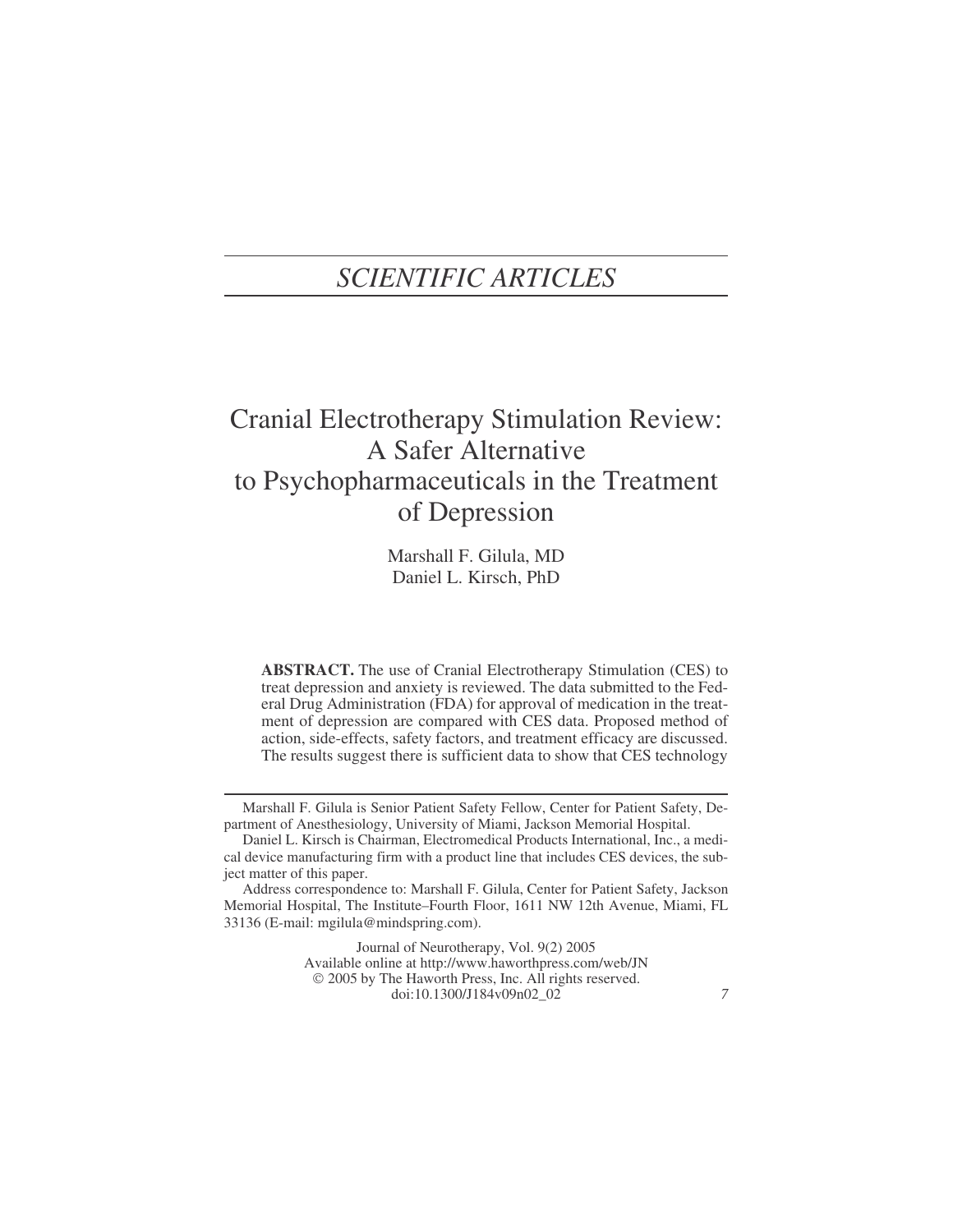has equal or greater efficacy for the treatment of depression compared to antidepressant medications, with fewer side effects. A prospective research study should be undertaken to directly compare CES with antidepressant medications and to compare the different CES technologies with each other. *[Article copies available for a fee from The Haworth Document Delivery Service: 1-800-HAWORTH. E-mail address: <docdelivery@ haworthpress.com> Website: [<http://www.HaworthPress.com>](http://www.HaworthPress.com%3E%EF%9B%992005) 2005 by The Haworth Press, Inc. All rights reserved.]*

**KEYWORDS.** Cranial electrotherapy stimulation, CES, depression and patient safety, efficacy comparisons, treatment effectiveness

Cranial Electrotherapy Stimulation (CES) is in the Federal Drug Administration's (FDA) recognized category for medical devices using microcurrent levels of electrical stimulation applied across the head via transcutaneous electrodes for the treatmentof depression, anxiety and insomnia. The treatment of depression with CES began in the United States in the early 1960s and is prescribed routinely by a few thousand physicians and mental health practitioners, but has yet to achieve full acceptance. That is possibly because sufficient information has not been made available to practitioners regarding the safety and efficacy of CES as a treatment for depression. Using an electromedical device requires an additional learning curve for both practitioners and patients who are accustomed to the pharmaceutical model of intervention. Ingesting a capsule or a tablet does not require the attention to detail demanded by choosing the correct device, waveform parameters, electrode locations and placement techniques. Ideally, both modalities require patient education, consistent follow-up, and determinations of compliance. The goal of this review is to compare the treatment efficacy of CES and medication in published studies.

### *HISTORY AND GENERAL REVIEW*

Drs. Leduc and Rouxeau of France were the first to experiment with low intensity electrical stimulation of the brain in 1902 (Appel, 1972). Initially, this method was called electrosleep as brain stimulation was considered a sleep inducer. There were other names such as transcranial electrotherapy (TCET) and neuroelectric therapy (NET), but research on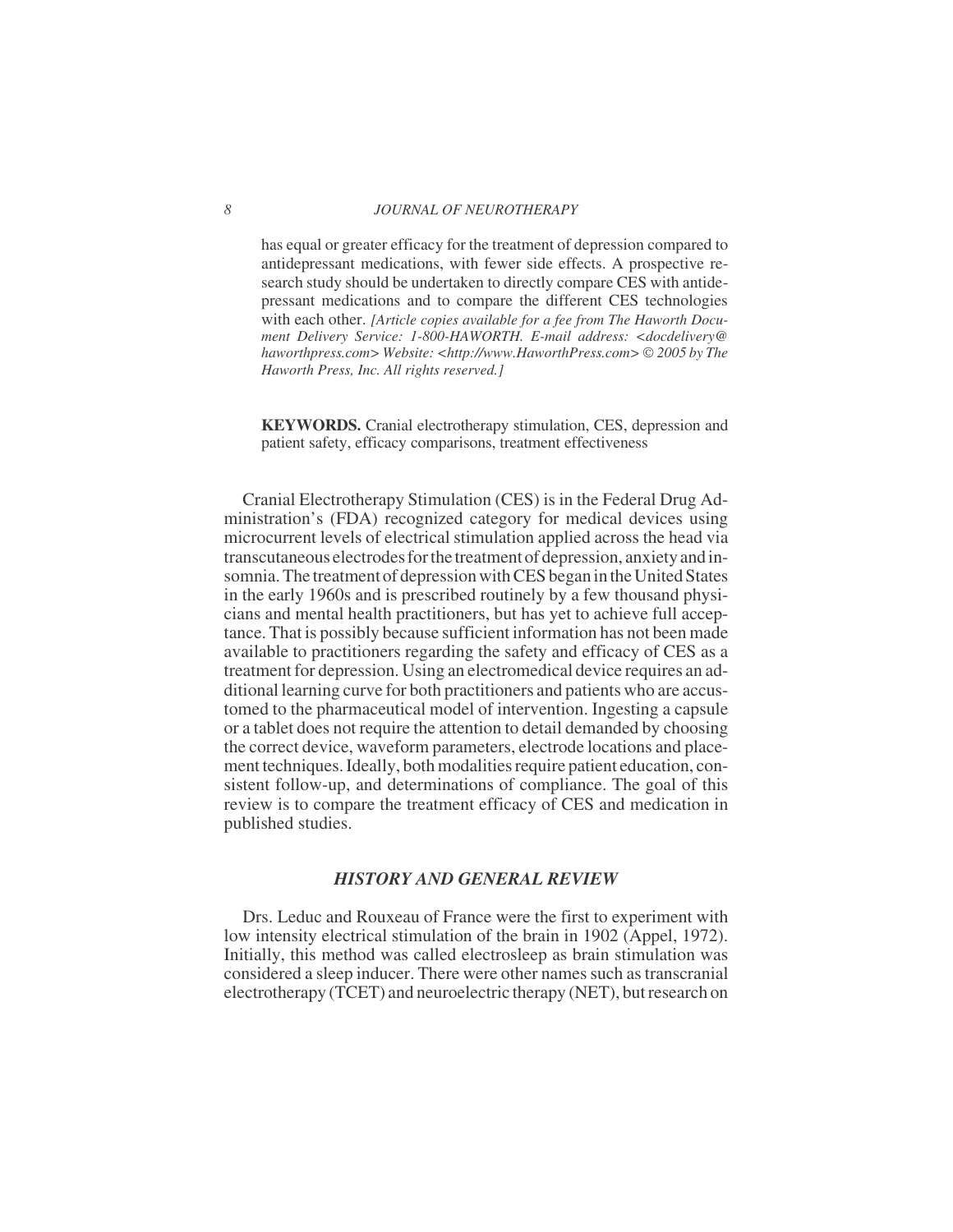CES began in the Soviet Union during the 1950s and was introduced in the US about a decade later (Iwanovsky & Dodge, 1968).

During the first half of the twentieth century many different methods were used in clinical settings to put patients to sleep for varying periods of time in order to restore more normal mental functioning. Various medications or combinations of medications were applied with different degrees of success. While many patients responded to such early medications rather dramatically, up to 3% died in the process (Badmaeva, 1956).

Electroconvulsive therapy (ECT) for depression and psychosis was introduced in 1933 by Cerletti and Bibi (1938). ECT typically involved the application of 120 volts with 500 milliamperes at 60 Hz for 0.2 seconds. ECT caused convulsions and a loss of consciousness rather than sleep, for a limited time. Subsequently, the electrical current was reduced to around 30 milliamperes, using 2 volts at 700 Hz. This less intense form of transcranial stimulation was called electroanaesthesia (National Research Council, 1974). Patients remained asleep as long as the current was on, but tended to wake up immediately when the current was turned off.

Finally, the current was turned down to a much lower intensity of 1 volt, with 5 milliamperes at 700 Hz. This modality was applied over manyhours insomecasesandwas called"electrosleep"(Pozos,Richardson, & Kaplan, 1971; Pozos, Strack, White, & Richardson, 1971). The first articles in American medical journals written on the treatment referred to it as electrosleep and CES is still called electrosleep in some areas of the world outside the U.S. (Forster, Post, & Benton, 1963). Presently, most CES devices limit the stimulus intensity to less than 1.0 milliampere at 0.5 or 100 Hz from a 9 volt source.

American scientists discovered that CES did not reliably put patients to sleep but positive effects were obtained from the modality whether the patient slept or not. At the time CES was developed as a treatment for psychiatric disorders, psychopharmaceuticals began to emerge. One example is chlorpromazine, which was often used in combination with various narcotics for the induction of sleep. It was also found to be effective in the treatment of some psychoses, even when sleep was not induced (Williams & Webb, 1966).

Over the past three decades, at least eight medical device companies have applied for and received FDA clearance to market CES devices. A bibliography by Kirsch (2002) listed 126 scientific studies of CES involving human subjects and 29 animal studies. Most of the studies were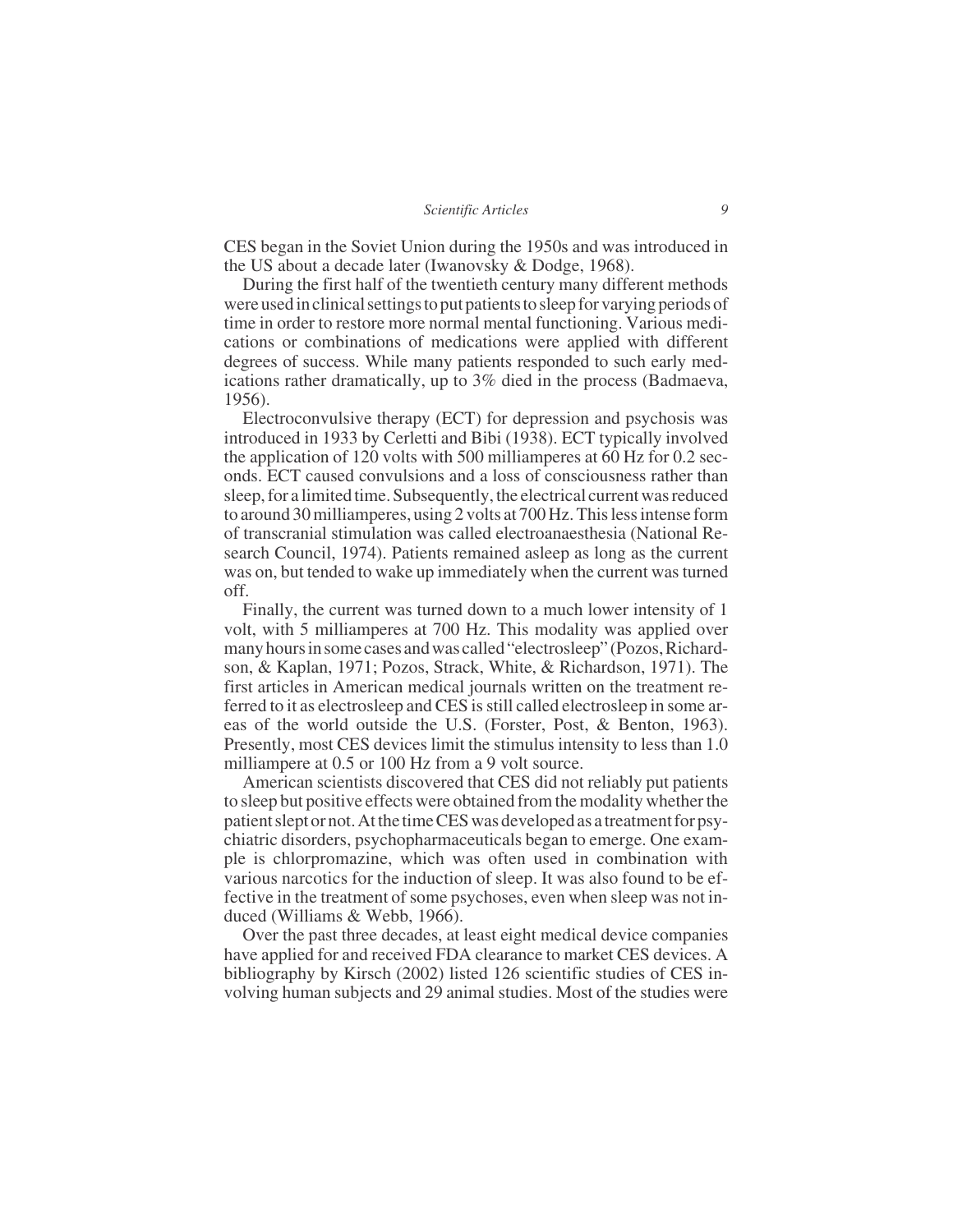completed in the U.S. over the past 30 years. The majority of the studies were double-blind and conducted at American universities. In total, there were 6,007 patients treated under varying research conditions, with 4,541 actually receiving CES treatment.

# *PROPOSED MECHANISMS OF ACTION*

It is generally believed that the effects are primarily mediated through a direct action on the brain at the level of the limbic system, the reticular activating system (RAS) and/or the hypothalamus (Gibson & O'Hair, 1987; Brotman, 1989; Madden & Kirsch, 1987). The primary role of the RAS is in the regulation of electrocortical activity. The RAS, hypothalamus, and limbic system are primitive brain structures. The functions of these areas and their influence on our emotional states were originally mapped and investigated by using electrical stimulation. Electrical stimulation of the periaqueductal gray matter has been shown to activate descending inhibitory pathways from the medial brainstem to the dorsal horn of the spinal cord, in a manner similar to the actions of β-endorphins (Salar & Job, 1981; Pert, Dionne, & Ng, 1981; Ng & Douthitt, 1975). Cortical inhibition which may be augmented by CES is a factor in the Melzack-Wall Gate Control Theory (Melzack, 1975). Toriyama (1975) suggested CES produces its effects through parasympathetic autonomic nervous system dominance via stimulation of the vagus nerve. Taylor (1991) added consideration of parasympathetic dominance by other cranial nerves such as the trigeminal, facial, and glossopharyngeal. Fields, Tacke, and Savana (1975) showed electrocortical activity produced by stimulation of the trigeminal nerve is implicated in the function of the limbic region of the midbrain that mediates emotion. Substance P and enkephalin have been found in the trigeminal nucleus, and are postulated to be involved in the regulation of emotions within the limbic system (Jarzembski, Larson, & Sances, 1970). The auditory nerve might also be affected by CES, which would account for the dizziness one experiences when the current is too high. Ideally, CES electrodes are placed on the ear lobes because it is a convenient way to direct current through the midbrain and brain stem structures. Recent research indicates CES increases posterior alpha power and it increases the amplitude and symmetry of the alpha produced in raw EEG (Kennerly, 2005).

From studies of CES in monkeys, Jarzembski, Larson, and Sances (1970) measured 42% to 46% of the original current entering the brain,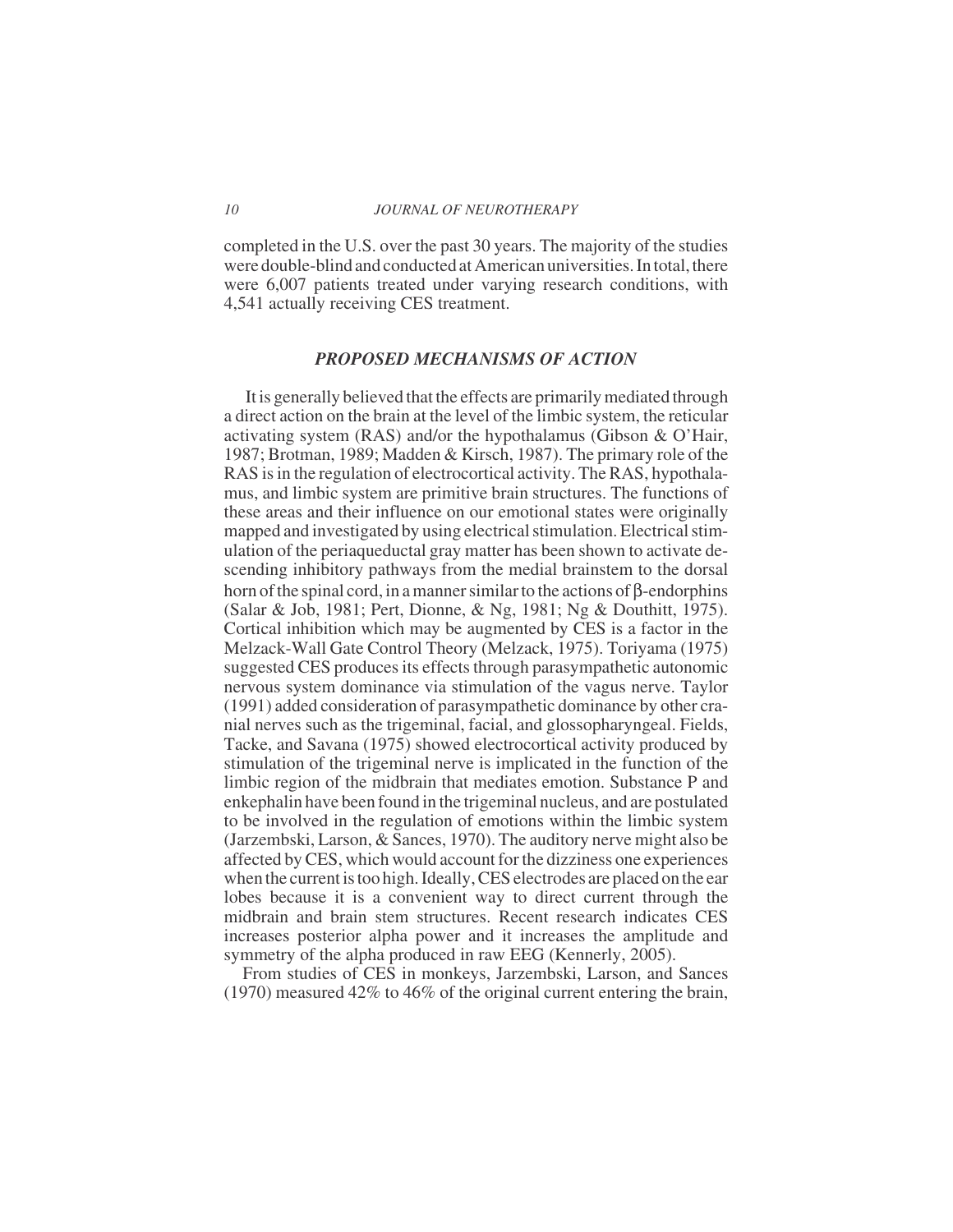with the highest concentration demonstrated in the limbic region. Rat studies by Krupisky, Burakov, and Karandashova (1991) showed a threefold increase in β-endorphin concentration after just one CES treatment. Canine research by Pozos et al. (1971) suggested CES releases dopamine in the basal ganglia and the physiological effects of CES appear to be anticholinergic and catecholamine-like in action. Richter, Zouhar, and Tatsuno (1972) found the size, location, and distributions of synaptic vesicles were all within normal limits after a series of 10, one-hour stimulations of Rhesus monkeys.

# *DESCRIPTION OF THE TREATMENT PROCESS*

Cranial electrotherapy stimulation (CES) is a simple treatment that can be easily learned in the office or clinic and administered by patients at home. The current is applied by clip-on electrodes attached to the ear lobes. In the 1960s and early 1970s, electrodes were placed directly on the closed eyes because it was thought that the low level of current used in CES could not otherwise penetrate the cranium. This electrode placement was abandoned over 20 years ago. Research by Ferdjallah, Bostick, and Barr (1996) has shown one milliampere of current applied to the head will result in about 5 microamperes/cm<sup>2</sup> of CES reaching the thalamic area. The authors considered this amount of current sufficient to affect the synthesis and release of various neurotransmitters.

Cranialelectrotherapystimulationdevices are generallysimilarin size and appearance to transcutaneous electrical nerve stimulators (TENS), but produce very different waveforms at a much lower current level. Standard milliampere current TENS devices are of questionable value and possibly dangerous when applied transcranially. FDA regulations contraindicate their use on the head. Standard protocol for CES treatment of depression was for patient use 20 minutes to one hour a day for the first three weeks, at a comfortable level of current. The treatment time may be increased as the current level is lowered. This is generally followed by treatments every other day or on an as-needed basis for as long as necessary. In each treatment, the patient attaches the electrodes, moistened with a few drops of conducting solution, to the ear lobes via ear clip electrodes, turns the current up to a comfortable or subsensory level and leaves it at that level for 20 minutes to one hour for the treatment. The patientdoes not need to lie down in a dark, quiet room for it to have its effect, although there is some literature suggesting the concomitant use of re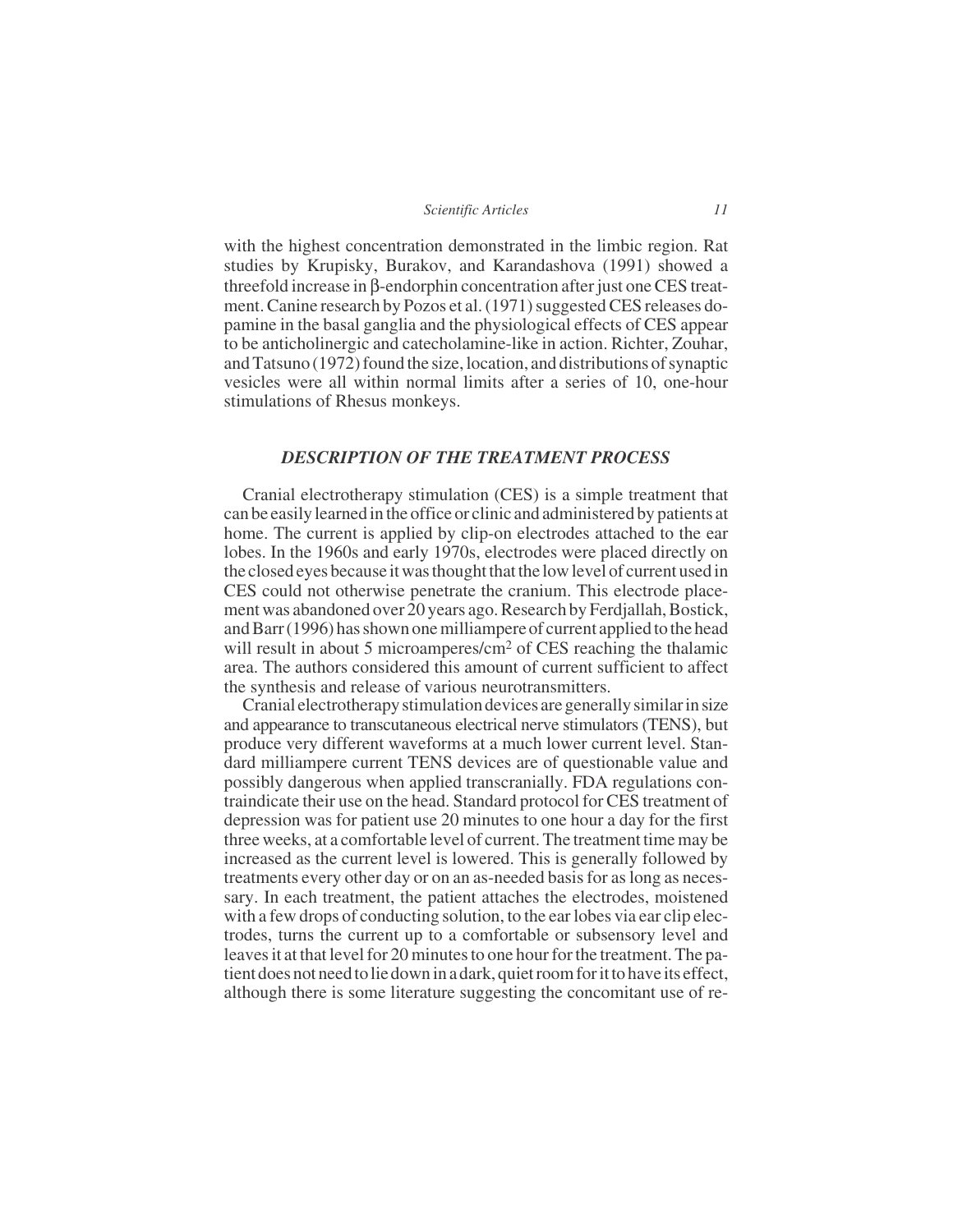laxed settings or adjunctive devices such as comfortable seating can enhance the effects of CES (Gilula & Markovich 1977; Gilula, Markovich, & Beal, 1977; Gilula, 1978). It is not unusual for people to work on their computers, watch television, or read during a CES treatment period.

Following CES treatment, most patients feel less anxious, less distressed, and more focused on mental tasks. Patients with positive outcomes generally sleep better and report improved concentration, increased learning abilities, enhanced recall, and a heightened state of well-being after one or a series of CES treatments. Most people can resume normal activities immediately after treatment. Some people may experience a euphoric feeling, or a state of deep relaxation that may temporarily and minimally impair their mental and/or physical abilities for the performance of potentially hazardous tasks, such as operating a motor vehicle orheavymachinery.Thismaylastforuptoseveralhoursaftertreatment.

## *EVIDENCE FOR CES EFFICACY*

The 160-plus research studies of CES revealed significant changes associated with relaxation responses, such as lowered readings on electromyograms (Forster et al., 1963; Gibson & O'Hair, 1987; Heffernan, 1995; Overcash & Siebenthall, 1989; Voris, 1995), various improvements seen in electroencephalograms (Weiss, 1973; Cox & Heath, 1975; Heffernan,1996,1997;Hozumi,Hori,Okawa,Hishikawa,&Sato,1996; Itil, Gannon, Akpinar, & Hsu, 1971; Schroeder & Barr, 2001; McKenzie, Rosenthal, & Driessner, 1971; Singh, Chhina, Anand, 1971), reduced anxiety (Klawansky et al., 1995; Bianco, 1994; Gibson & O'Hair, 1987; Heffernan, 1995; Krupitsky et al., 1991, Overcash, 1999; Philip, Demotes-Mainard, Bourgeois, & Vincent, 1991; Ryan & Souheaver, 1977; Schmitt, Capo, & Boyd, 1986; Smith & Shiromoto, 1992; Voris & Good, 1996; Winick, 1999), increased peripheral temperature (an indicator of vasodilatation; Heffernan, 1995; Brotman, 1989), reductions in gastric acid output (Kotter, Henschel, Hogan, & Kalbfleisch, 1975), and reductions in blood pressure, pulse, respiration, and heart rate (Heffernan, 1995; Taylor, 1991).

CES research also found significant reductions in clinical depression (Cox & Heath, l975; Bianco, 1994; Philip et al. 1991; Rosenthal, 1972; Feighner, Brown, & Olivier, 1973; McKenzie et al., 1971; Matteson & Ivancevich 1986; Rosenthal & Wulfsohn, 1970a, 1970b; Shealy et al., 1989; Smith & O'Neill, 1975; Smith, 1999). The effectiveness of CES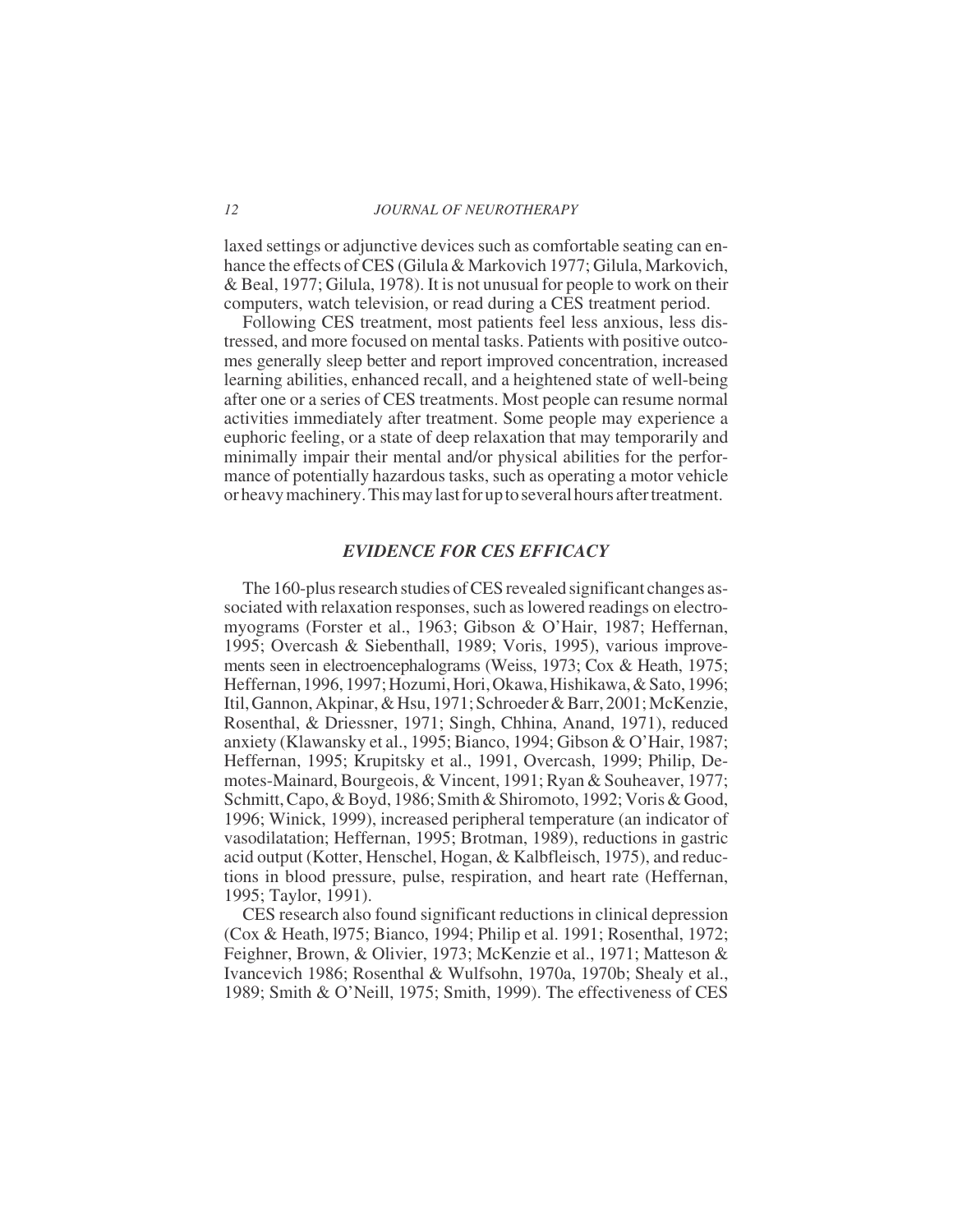| <i>Scientific Articles</i> |  |
|----------------------------|--|
|----------------------------|--|

for treating anxiety has been reconfirmed through meta-analyses conductedby Klawansky etal.(1995) and O'Connor, Bianco, and Nicholson (1991). Gender does not influence the outcome of CES treatment (Kirsch & Smith, 2004) and in a survey of 500 patients with anxiety, the age ranged from 3 to 89 (Kirsch & Smith, 2004).

Longitudinal data from 17 studies of CES conducted follow-up investigations from one week to two years after treatment (Kirsch, 2002). These studies encompassed various populations including depressed patients unresponsive to medications. Sixteen of the studies reported that at least some of the subjects had continued improvement after a single CES treatment, or a series of CES treatments. The other follow-up report only commented on safety (Forster et al., 1963). None of the 17 studies mentioned any enduring adverse effects.

## *CES RESEARCH IN DEPRESSION*

There are 26 published studies of patients with depression and measured physiological and/or psychological changes after CES treatment. Twenty-one of the 26 (81%) studies reported efficacious results in the treatmentof depression. The five CES studies which reported negative or indeterminate results were conducted in the 1970s with CES devices that are no longer commercially available. Three studies showed both actual treatment and sham treated groups to improve significantly, most likely because both groups were also taking medications (Levitt, James, & Flavell, 1975; Marshall & Izard, 1974; Passini, Watson, & Herder, 1976). One study reported no significantchange on anxiety or depression scales, but subjective insomnia improved  $(P < .05)$  during active treatment (Moore, Mellor, Standage, & Strong, 1975). Only one early CES study published over 30 years ago conducted on a population of insomniacs with an average duration of symptoms of nearly 20 years did not show any significant change at all in any parameters (Frankel, Buchbinder, & Snyder, 1973).

# *COMPARISON DATA OF ANTIDEPRESSANTS AND CES EFFICACY*

A recent study evaluated clinical trial data from the nine antidepressant medications approved by the FDA between 1985 and 2000 (Khan,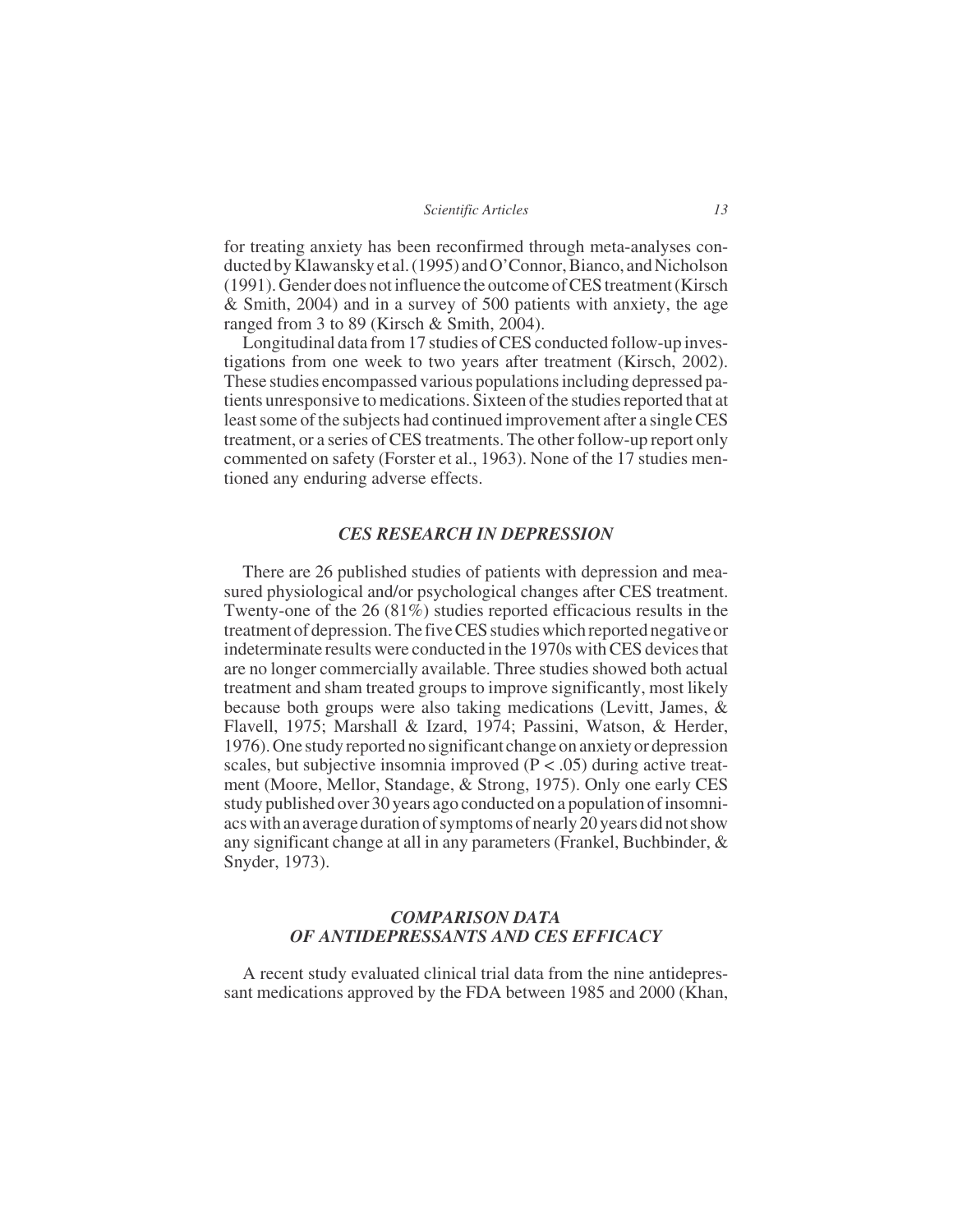Khan, & Brown, 2002). These trials comprised 10,030 depressed patients in 52 studies and less than half (48%, 45/93) showed superiority to placebo. Kirsch, Moore, Scorboria, and Nicholls (2002) utilized the freedom of information process to obtain all the data submitted by pharmaceutical companies to the FDA in order to gain approval for their medications for the treatment of depression. The authors analyzed the data to determine the treatment effect of each medication over and above the recovery rate (equivalent to the treatment effect) of the placebo controls. Table 1 shows a summary of the mean improvement (weighted for sample size) in both medication and placebo conditions for the six antidepressant medications studied. As can be seen in this table, the medication treatment effectiveness above the placebo controls ranged from a low of 11% in fluoxetine(Prozac) to a high of 32% in paroxetine(Paxil). The average treatment effectiveness was 21.17% beyond the recovery achieved among the placebo controls. The FDA accepted all of these medications as safe, effective treatments of depression.

Table 2 shows similar results from eight CES studies submitted to the FDA as part of a 515(i) application by Electromedical Products International, Inc. to reclassify CES from class III to class II for the existing applications of depression, anxiety and insomnia. The results included 22

|             |                                                       |                                                 | Medication | Placebo | Proportion         |  |
|-------------|-------------------------------------------------------|-------------------------------------------------|------------|---------|--------------------|--|
| Medication  | Trials                                                | N                                               | Effect     | Effect  | Placebo/Medication |  |
| Fluoxetine  | 5                                                     | 1,132                                           | 8.30       | 7.34    | .89                |  |
| Paroxetine  | 12                                                    | 1,289                                           | 9.88       | 6.67    | .68                |  |
| Sertraline  | 3                                                     | 779                                             | 9.96       | 7.93    | .80                |  |
| Venlafaxine | 6                                                     | 1,148                                           | 11.54      | 8.38    | .73                |  |
| Nefazodone  | 8                                                     | 1,428                                           | 10.71      | 8.87    | .83                |  |
| Citalopram  | $\overline{4}$                                        | 1,168                                           | 9.69       | 7.71    | .80                |  |
|             |                                                       | Mean placebo contribution to effect size<br>79% |            |         |                    |  |
|             | Mean medication treatment contribution beyond placebo | 21%                                             |            |         |                    |  |

TABLE 1. Mean Improvement (Weighted for Sample Size) in Medication and Placebo Conditions, and Proportion of Placebo/Medication Response (Adapted from Kirsch & Moore, 2002)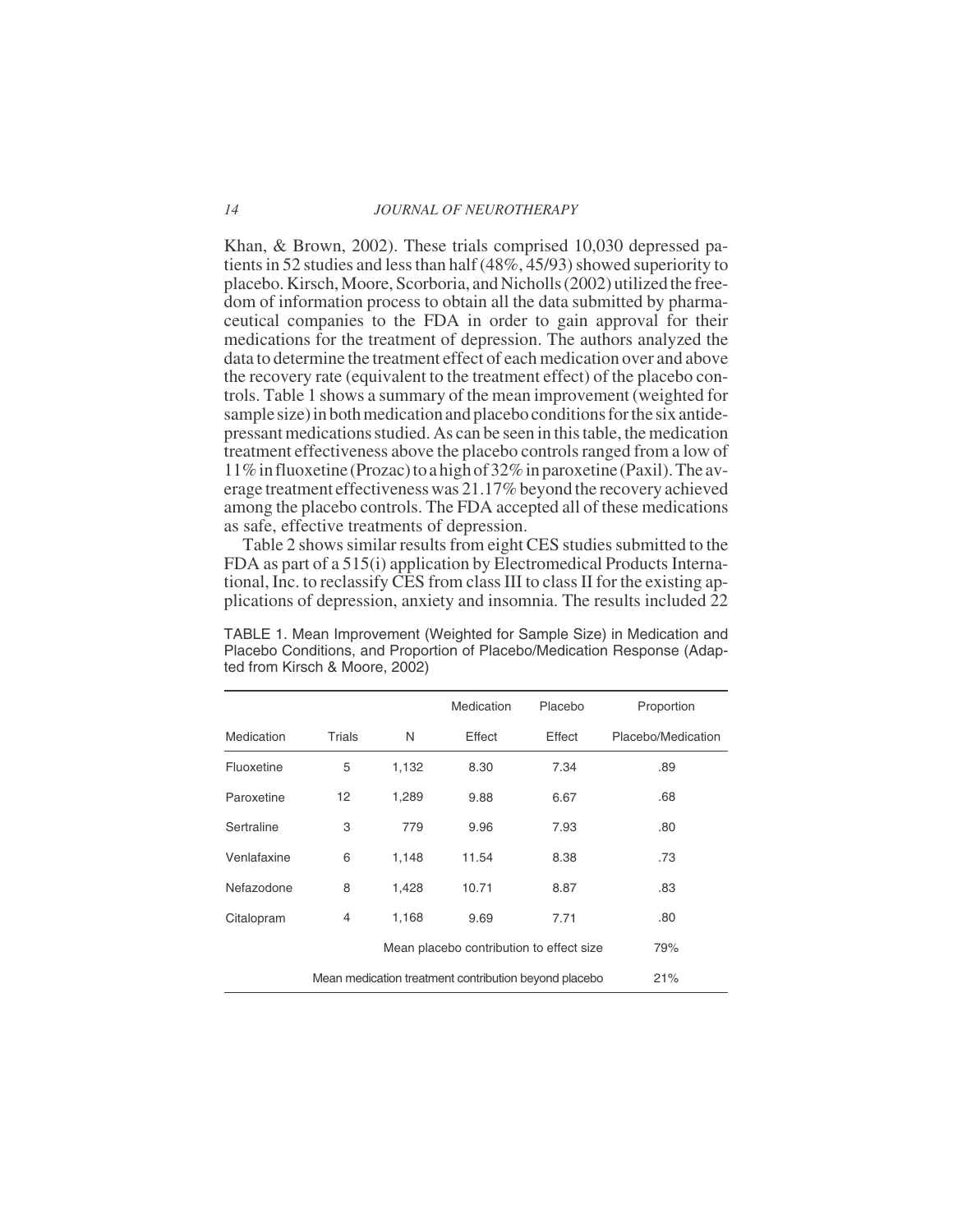CES studies from a meta-analyzes of 1,075 patients. The treatment effect size was 57±.08% improvement when corrected for sample size (Kirsch & Smith, 2004). The eight studies in Table 2 utilized a reporting format similar to those in the medication studies so that they could be compared (N weighting yielded no substantial change). These were not prospective controlled studies of the efficacy of medications and CES under identical conditions and the results need to be interpreted cautiously. Table 2 shows the mean effectiveness of CES above that of the placebo controls in the CES studies is 63%, or three times the mean effectiveness of the psychoactive medications shown in Table 1. Figure 1 summarizes the improvement over placebo effect of five antidepressants from Table 1 and of CES from the studies in Table 2.

The researchers who analyzed the medication studies noted that the FDA never asked for or measured the percentage of overall effectiveness or the percent of improvement obtained by any of the medications it evaluated and approved (Kirsch, 2002). In fact, the authors commented that compared with the placebo controls the medications only managed a 1 to 3 point drop in the depression measures used in the study and concluded, "The range was from a 3-point medication/placebo difference for venlafaxine (Effexor) to a 1-point difference for fluoxetine (Prozac),

|                                                |             |    | <b>CES</b> | Placebo | Proportion  |  |
|------------------------------------------------|-------------|----|------------|---------|-------------|--|
| Author                                         | Scale       | N  | Effect     | Effect  | Placebo/CES |  |
| <b>Bianco (1994)</b>                           | <b>HDS</b>  | 29 | 19.45      | 2.89    | .15         |  |
| Krupitsky (1991)                               | <b>ZUNG</b> | 20 | 25.90      | $-5.90$ | .19         |  |
| Smith (1975)                                   | <b>POMS</b> | 72 | 7.80       | 6.00    | .77         |  |
| Smith (1994)                                   | <b>POMS</b> | 21 | 5.05       | 2.73    | .54         |  |
| Matteson (1986)                                | <b>POMS</b> | 54 | 4.16       | 1.00    | .24         |  |
| Rosenthal (1972b)                              | <b>ZUNG</b> | 22 | 8.10       | 2.70    | .33         |  |
| Rosenthal (1970b)                              | <b>ZUNG</b> | 12 | 21.10      | 9.00    | .43         |  |
| Lichtbroun (2001)                              | <b>POMS</b> | 60 | 32.00      | 10.00   | .31         |  |
| Mean Placebo contribution to effect size       |             |    |            |         |             |  |
| Mean CES treatment contribution beyond placebo |             |    |            |         |             |  |

TABLE 2. Mean Improvement in CES and Placebo Conditions, and Proportion of the CES/Placebo Response for Each Study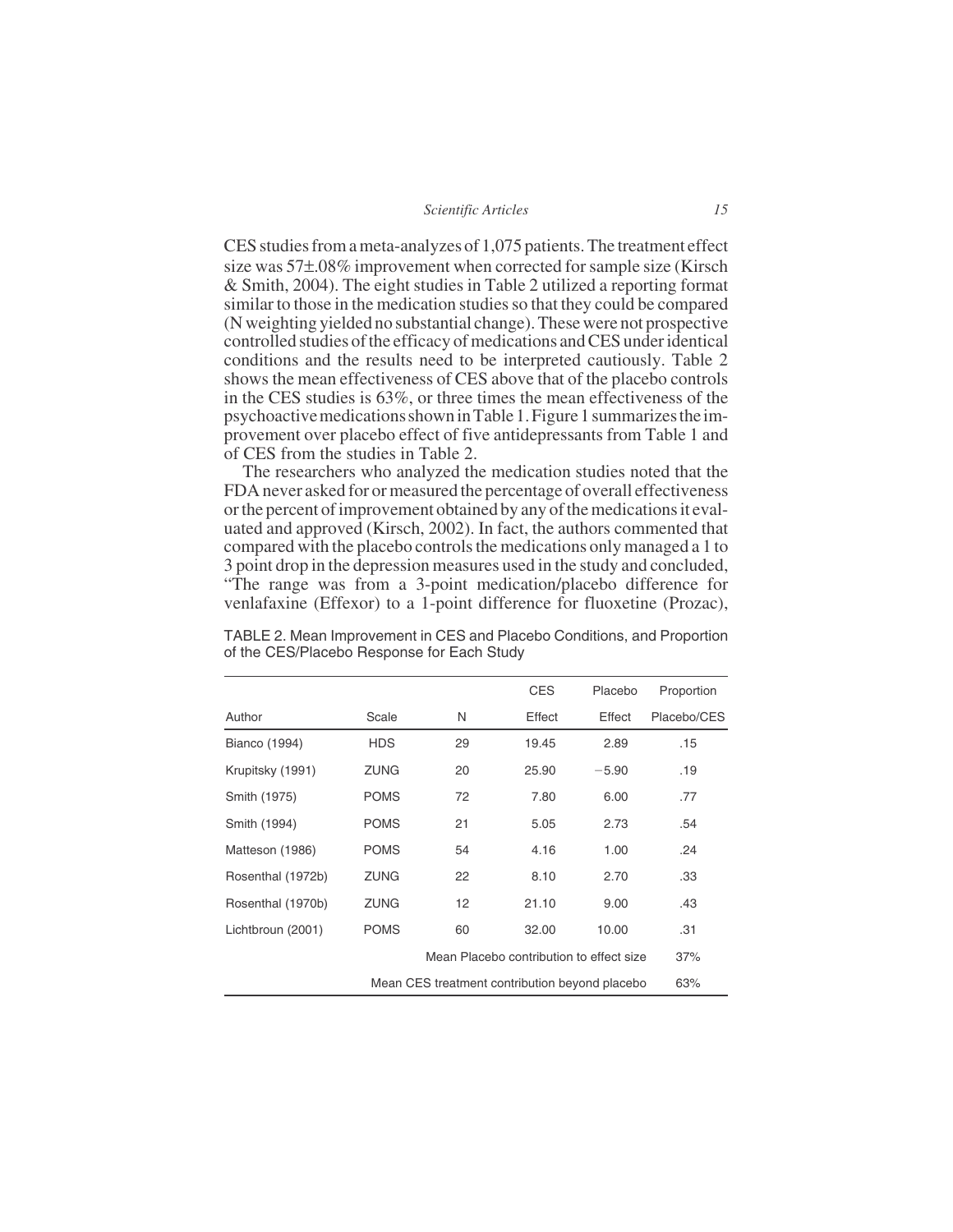both of which were on the 21-item (64-point) version of the ZUNG depression scale (American Psychiatric Association, 2000, pp. 534-537). The clinical significance of these differences is questionable (Kirsch, 2002).

By comparison, Table2 shows the drop in the measuring scales in CES treatment group above the controls group ranged from 2 to 32 with an average of 13. That suggests that CES, in those studies at least, was more than four times as effective as the most effective of the six medications analyzed and 13 times more effective than fluoxetine (Prozac) compared with placebo controls. That is an inexact comparison because different scales were used as most of the fluoxetine (Prozac) research utilized the Hamilton Depression Scale (HAM-D), three of the CES studies employed the ZUNG Depression scale which correlates well with the HAM-D scale (American Psychiatric Association, 2000; pp. 534-537; pp. 526-529).

# *SIDE-EFFECTS AND ADVERSE EFFECT COMPARISONS*

There has been a continual search for the safest most effective medication for treating depression among the pharmaceutical companies. Today's Internet-amplified concern with adverse medication effects suggests that consumers are better informed and seeking out a variety of alternative modalities perhaps to obtain less severe side effects. There are many cautionary statements regarding side effects of medication (Physician's Desk Reference, 2004) for each of the medications listed in Table 1. The increased risk of suicidal thoughts and behavior ("suicidality") in children and adolescents caused the FDA to issue a severe "black box" warning in a Public Health Advisory for all selective serotonin reuptake inhibitors (SSRI) medications (FDA, 2004). Nearly all antidepressant medications are in some way involved with one or more of the hepatic P450 system of isoenzymes (Levy, Mattson, Meldrum, & Perucca, 2002). This type of hepatic metabolism can produce complications with various classes of medications including anticonvulsants, antibiotics, and birth control medications because one medication can induce or inhibit the metabolism of other medications. Medication interactions and/ or side effects can actively interfere with treatment.

In contrast, there are no reports suggesting that CES interacts with the metabolic systems of the liver. Labeling of CES contains precautions seen in all electromedicaldevices against the use by pregnant women and persons with implanted devices such as cardiac pacemakers. Most CES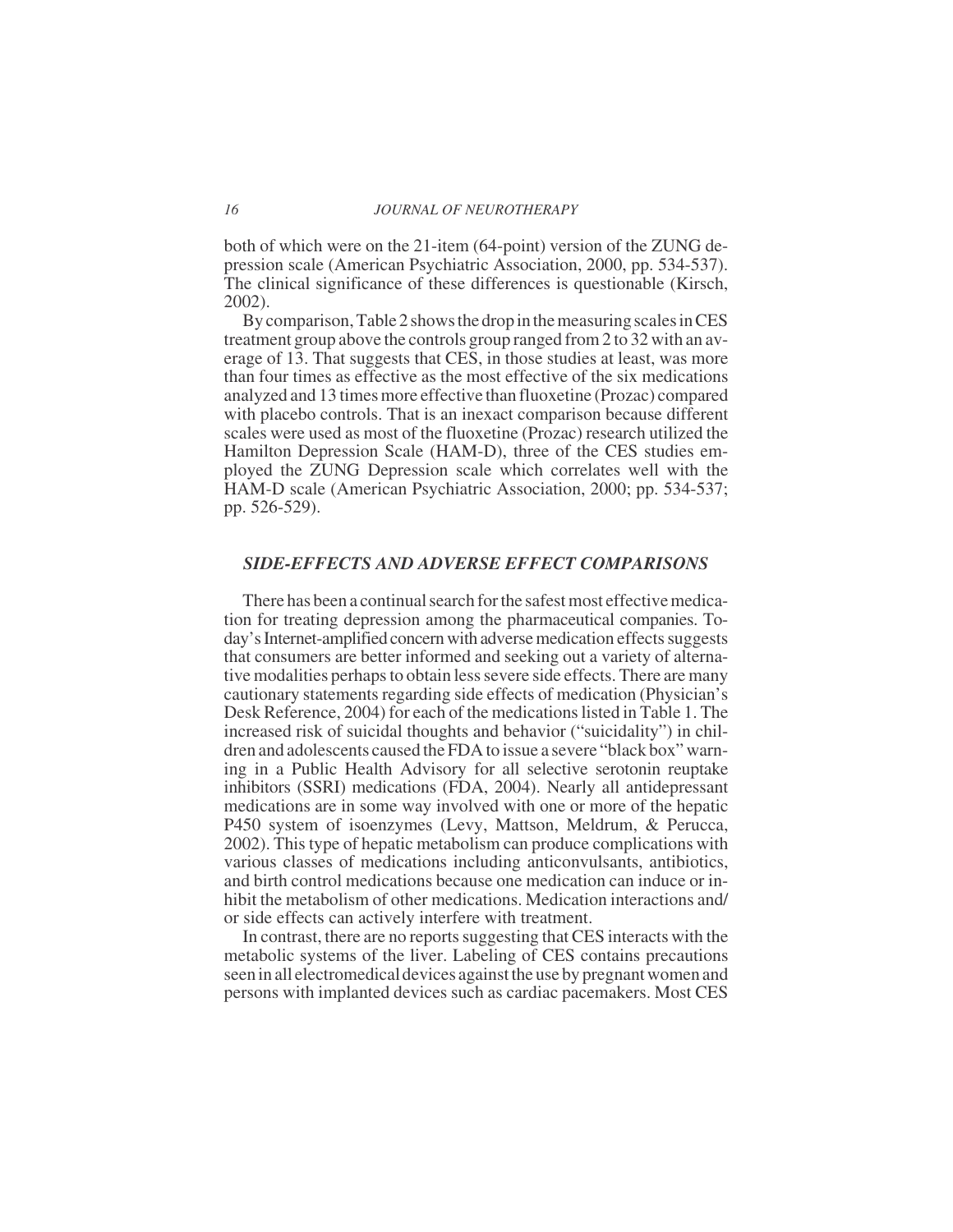manufacturers suggest that a CES device not be used while operating dangerous equipment due to a calming effect. There is no literature to date indicating any danger of using CES while taking MAO (monoamine oxidase) inhibitors, drinking alcohol, or while taking any prescribed psychoactive medication. There has never been a report of "current dependence" from patients using CES or any other electromedical modality. One survey found no significant negative side effects of CES (Kirsch, 2002) and there are no known cases of a patient using a CES unit as part of a completed suicide. Patents diagnosed with a seizure have not had a seizure due to the sudden cessation of CES use (Smith, Tiberi, & Marshall, 1994). Several studies describe how adjunctive CES was used to withdraw patients from psychoactive medications and may potentiate medications early in the withdrawal process (Gomez & Mikhai, 1978; Stanley & Cazalaa, 1982).

# *COST-EFFECTIVENESS AND OTHER ECONOMIC COMPARISONS*

Figures 2 through 5 show cost comparisons between antidepressant medications and the Alpha-Stim Stress Control System (Electromedical Products International, Inc.). These figures show the cost effectiveness of CES compared to medication. The medication cost comparisons are from a recent media article that investigated medication pricing and do not include ongoing physician visits to change prescriptions, adjust dosages, or treat the side effects of the medications (Brink, 2003). The estimates also do not account for increasing medication costs over a five-year period.

Both modalities may not receive equal status in terms of insurance reimbursement as medication is usually covered, while a CES device may or may not be covered as durable medical equipment and out-of-pocket costs to individual patients will vary according to insurance coverage. These figures show that while the initial outlay for a CES device is greater than the first few months of medication, the break even point is generally within four to six months, resulting in a substantial savings in the first year and in five-year cumulative savings.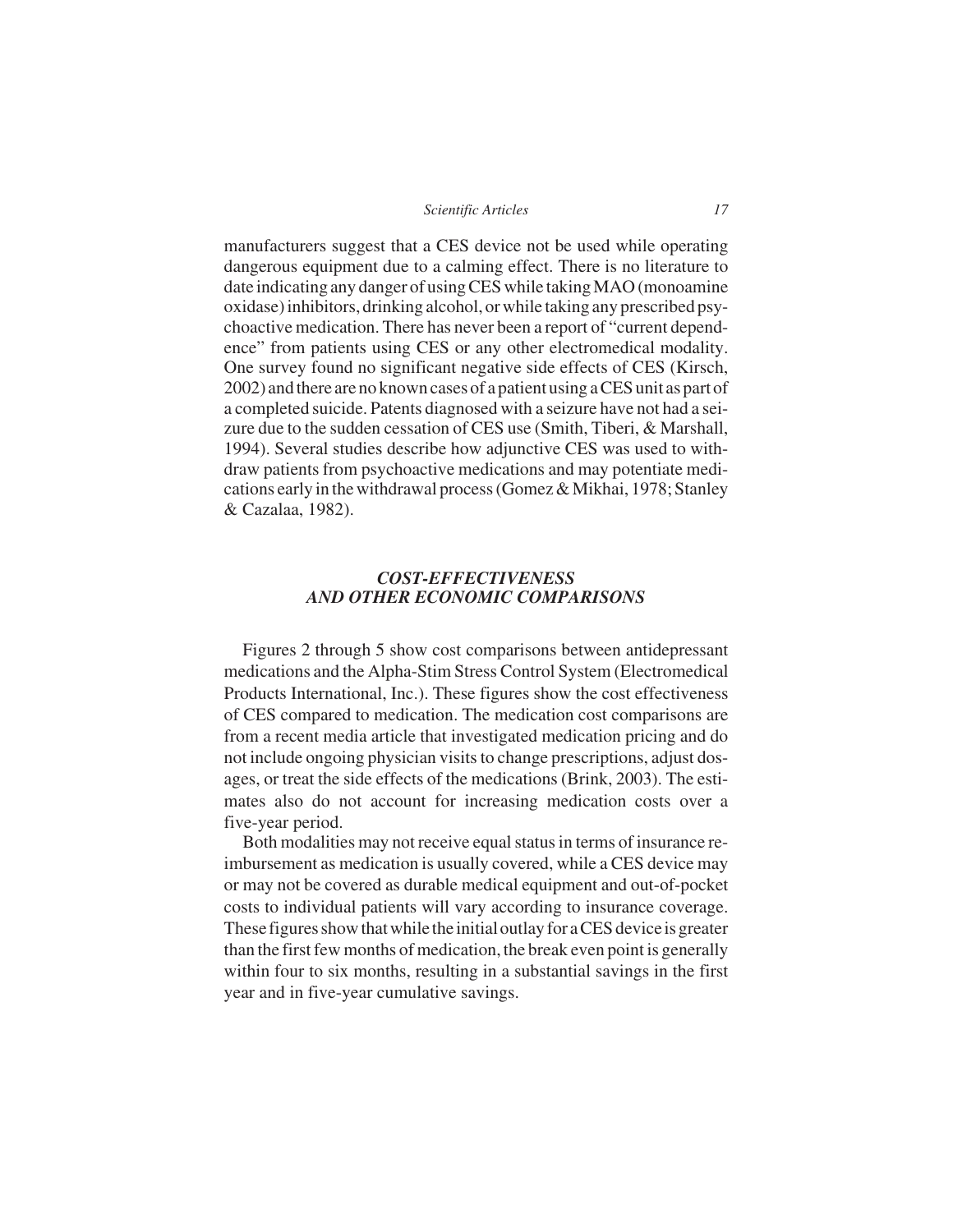FIGURE 1. Efficacy of medication and CES over the placebo response from data in Tables 1 and 2.



FIGURE 2. Cost comparison of medication and CES by month.



**Month**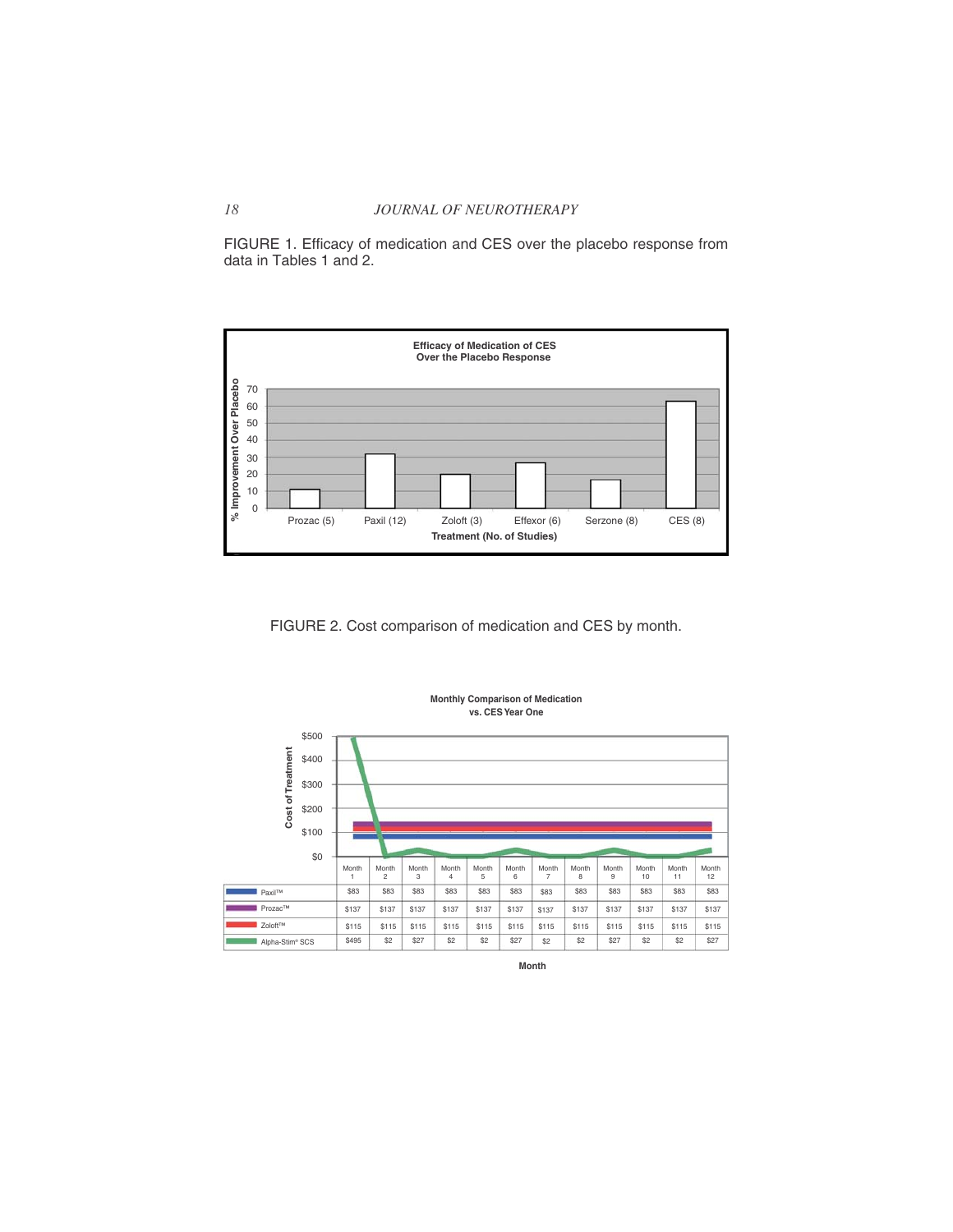FIGURE 3. Cost comparison of medication and CES over one year.



FIGURE 4. Cost comparison of medication and CES over five-year period.

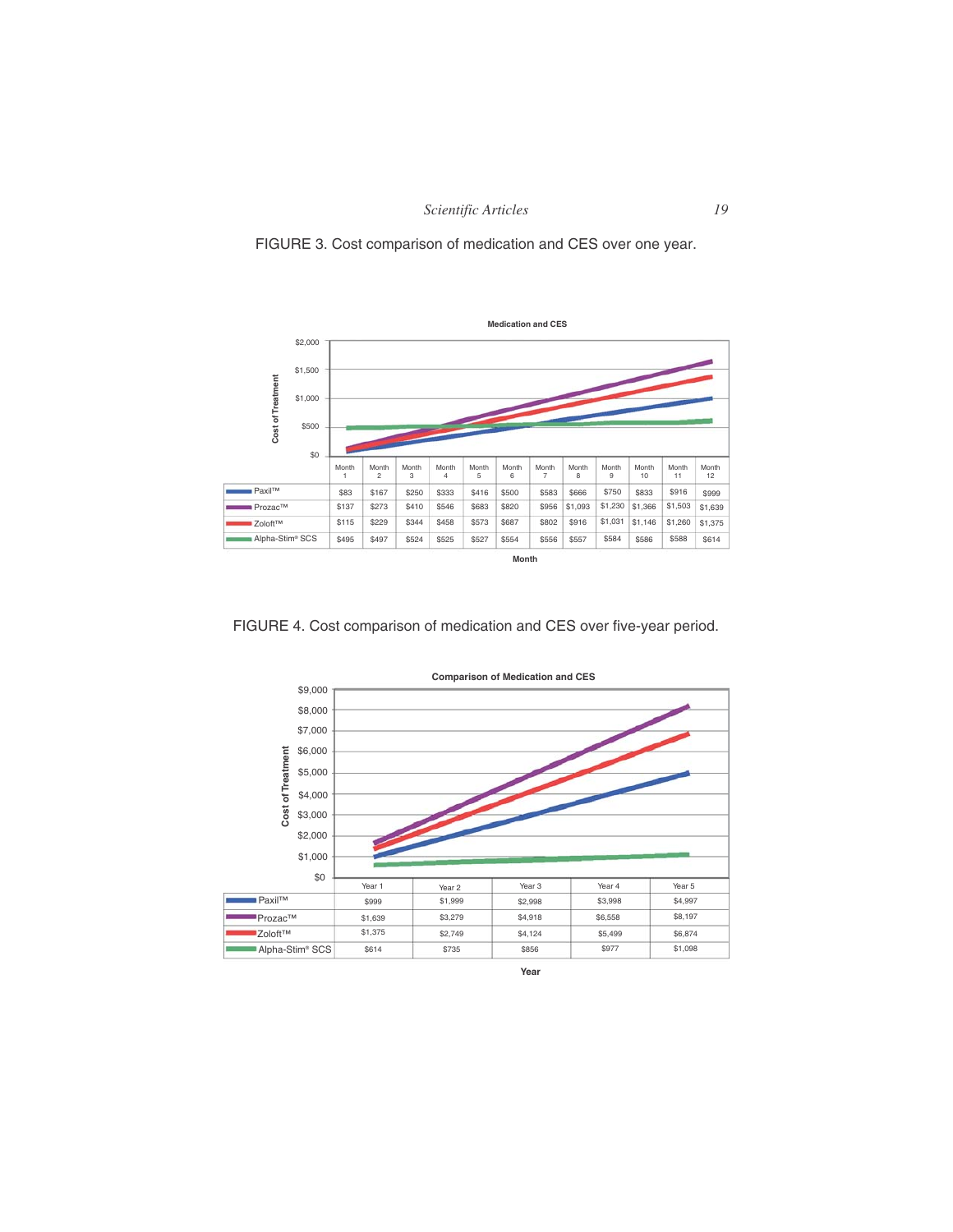FIGURE 5. Cumulative savings of CES over medication during five-year period.

**Cumulative Savings of CES Compared to Medication**



### *DISCUSSION*

This review cannot clearly state that one treatment is better than another due to differences in study methodologies, diagnosis and patient characteristics. A study utilizing both modalities in a randomized double blind design with similar patients would directly compare the effectiveness of the treatments. However, the data presented in this review for medication and CES provides direction to physicians and other mental health professionals when confronted with patients who fail to respond to medication or are concerned about potential adverse side effects.

A problem with the research on the efficacy of treatment for depression is that treatment in the medication studies occurred over a four- to six-week period while the treatment period in the CES studies occurred in three weeks or less. From a clinical perspective, both treatment paradigms may not be representative of real world treatment intervention. Usually, the situational or reactive depression is never treated within a six-week period of time. It is more realistic to conceptualize the treatment of most depressions within a time frame of months to years and rarely is a significant clinical depression fully resolved in such a brief treatment time as that described in the studies of treatment efficacy. It is possible there were different types of depression measured in the two groups of studies, but both used similar inclusion criteria for obtaining psychometric assessment of depression on intake.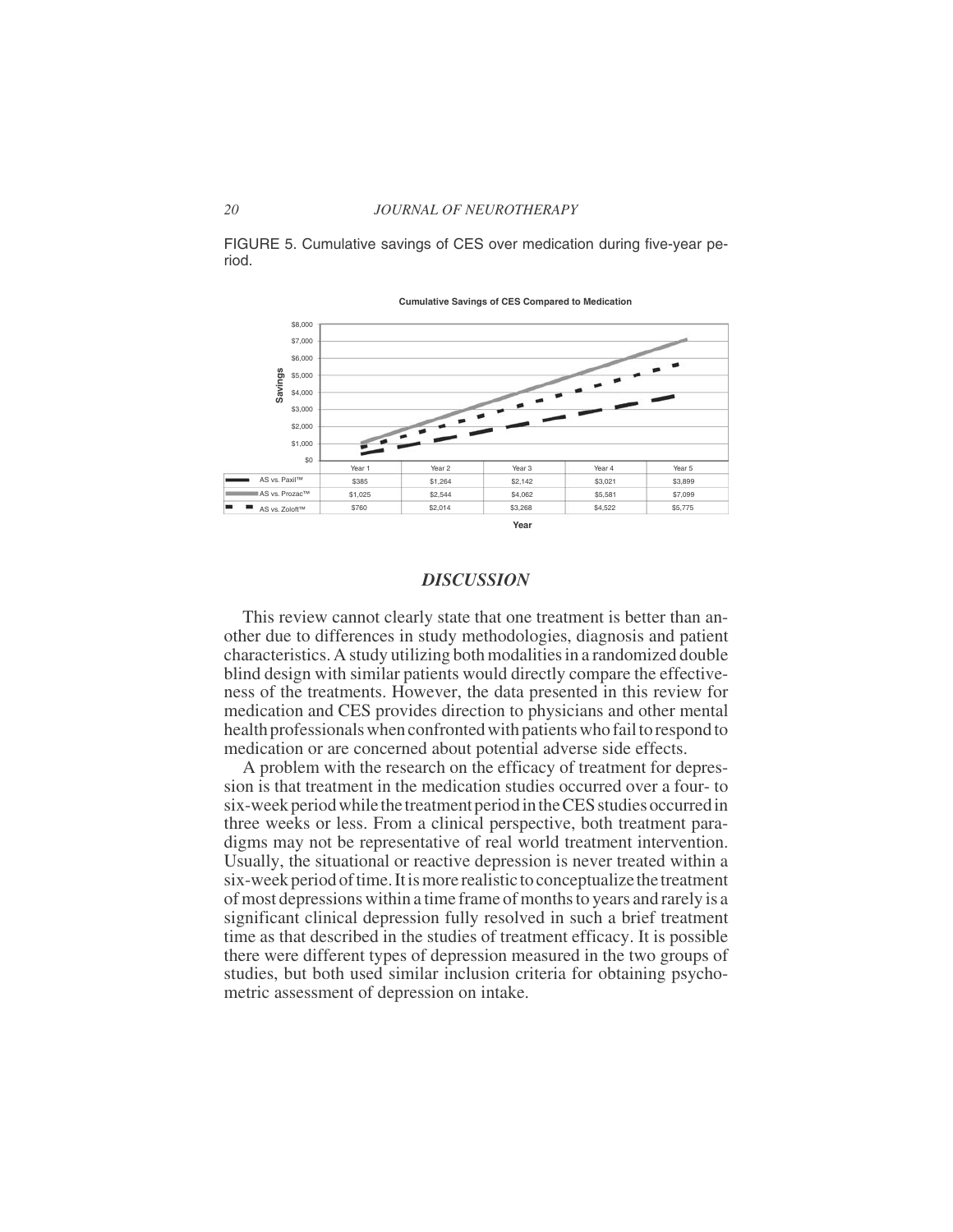Medication studies are easily double-blinded and placebo controlled by making pills containing a non-therapeutic substance such as sugar and not informing the researchers or subjects which pills are allegedly therapeutic. Modern studies of CES use an equally effective method. Sham CES devices are created for the placebo treatment by using non-conductive wires. To insure blinding of both researchers and subjects current is limited to a subsensory level of only 100 microamperes. To compensate for this low current the treatments need to be administered for a longer time, usually one hour.

## *CONCLUSIONS*

As an increasing number of patients seek alternatives to the side effects of medications, CES offers a viable alternative. With proper education of health care professionals, it is easy enough to offer CES in a clinic, hospital, or doctor's office. Some patients are enthusiastic about a non-chemical treatment alternative, but there are always some patients who either find CES unacceptable or who are unable to adhere to a regular self-treatment schedule. The practitioner can educate the patient in how to apply the electrodes and in the general use of the device. Proper utilizationofthiselectromedicalmodalitywillnearlyalwaysrequireshort-term daily usage, and chronically depressed patients will find it cost effective to own their own CES device for use on a scheduled or as-needed basis.

The CES approach can be used to help soften the initial transitory adverse effects of pharmaceuticals, such as the "activation" and jitteriness experienced with some of the selective serotonin reuptake inhibitors (SSRIs). Other patients will be happy to find out that they do not build up a tolerance to the small battery operated device so the amount of current need not be increased, nor is there any indication that it becomes less effective over time. If CES is selected as a treatment modality, physicians who fear legal repercussions for failure to use an antidepressant at the beginning of treatment will need to present the patient with risk-benefit equations, educate themselves, and/or use CES in a place where they can observe the immediate effects. There is no typical pattern in antidepressant medication use so each patient should ideally have individualized treatment, and the same principle applies to using CES as a stand alone or add-on therapy.

Cranial electrotherapy stimulation is available to health care professionals as a safe, effective treatment for depression. For many depressed or anxious patients, this modality can be quite efficacious as either a stand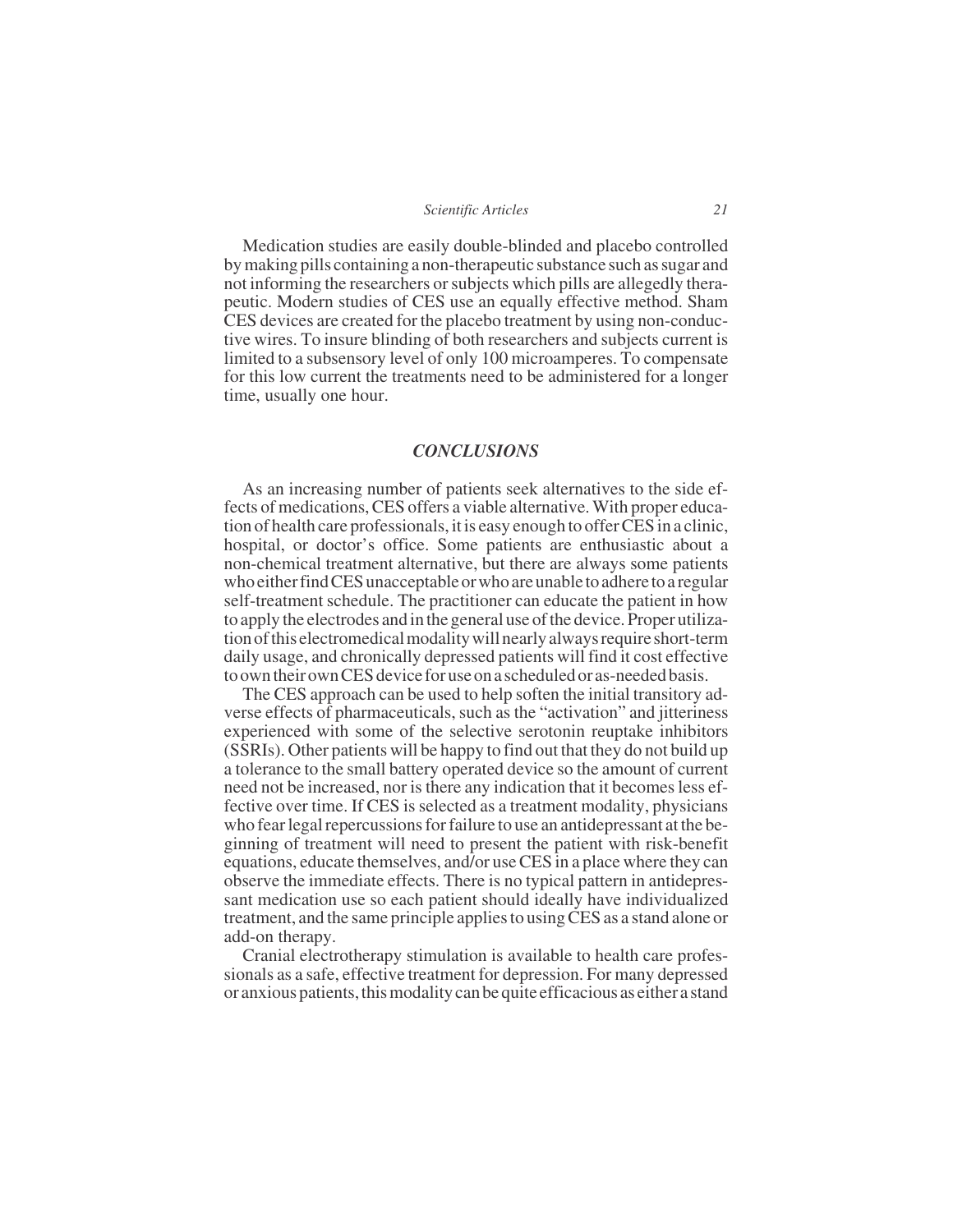alone (i.e., as "monotherapy") or as an add-on therapy. When used as an add-on, CES can enable the physician to reduce the dosage of SSRIs or other potent antidepressant medications thereby reducing the potential for severe long-term adverse effects from the medication (Gilula & Barach, 2004).

## REFERENCES

- American Psychiatric Association. (2000). *Handbook of psychiatric measures*. Task Force for the Handbook of Psychiatric Measures. Washington, DC: Author.
- Appel, C. P. (1972). Effect of electrosleep: Review of research. *Goteborg Psychology Report*, *2*, 1-24.
- Badmaeva, V. V. (1956). Death during narcotic therapeutic sleep. *Archives Pakistan*, *18*, 104-107.
- Bianco, F., Jr. (1994). The efficacy of cranial electrotherapy stimulation (CES) for the relief of anxiety and depression among polysubstance abusers in chemical dependency treatment. Unpublished doctoral dissertation, The University of Tulsa.
- Brink, S. (2003). Health on the border. *US News and World Report*, *134*, 20, 54-56.
- Brotman, P. (1989). Low-intensity transcranial electrostimulation improves the efficacy of thermal biofeedback and quieting reflex training in the treatment of classical migraine headache. *American Journal of Electromedicine*, *6* (5), 120-123.
- Cerletti, U., & Bibi, L. (1938). L'Elettroshock. *Archives, General Neurological Psychiatric Psychoanalysis*, *19*, 266.
- Cox, A., & Heath, R. G. (1975). Neurotone therapy: A preliminary report of its effect on electrical activity of forebrain structures. *Diseases of the Nervous System*, *36*, 245-247.
- FDA Public Health Advisory. (2004, October 15). Suicidality in children and adolescents being treated with antidepressant medications. Retrieved March 28, 2005, from *<http://www.fda.gov/cder/drug/antidepressants/SSRIPHA200410.htm>*
- Feighner, J. P., Brown, S. L., & Olivier, J. E. (1973). Electrosleep therapy: A controlled double-blind study. *Journal of Nervous and Mental Disorders*, *157*, 121.
- Ferdjallah, M., Bostick, F. X., Jr., & Barr, R. E. (1996). Potential and current density distributions of cranial electrotherapy stimulation (CES) in a four-concentricspheres model. *IEEE Transactions on Biomedical Engineering*, *43* (9), 939-943.
- Fields, W. R., Tacke, R. B., & Savana, B. S. (1975). Pulpal anodal blockade of trigeminal field potentials elicited by tooth stimulation in the cat. *Experimental Neurology*, *47*, 229-239.
- Forster, S., Post, B. S., & Benton, J. G. (1963). Preliminary observations on electrosleep. *Archives of Physical Medicine and Rehabilitation*, *44*, 481-489.
- Frankel, B. L., Buchbinder, R., & Snyder, F. (1973). Ineffectiveness of electrosleep in chronic primary insomnia. *Archives of General Psychiatry*, *29*, 563-568.
- Gibson, T. H., & O'Hair, D. E. (1987). Cranial application of low level transcranial electrotherapy vs. relaxation instruction in anxious patients. *American Journal of Electromedicine*, *4* (1), 18-21.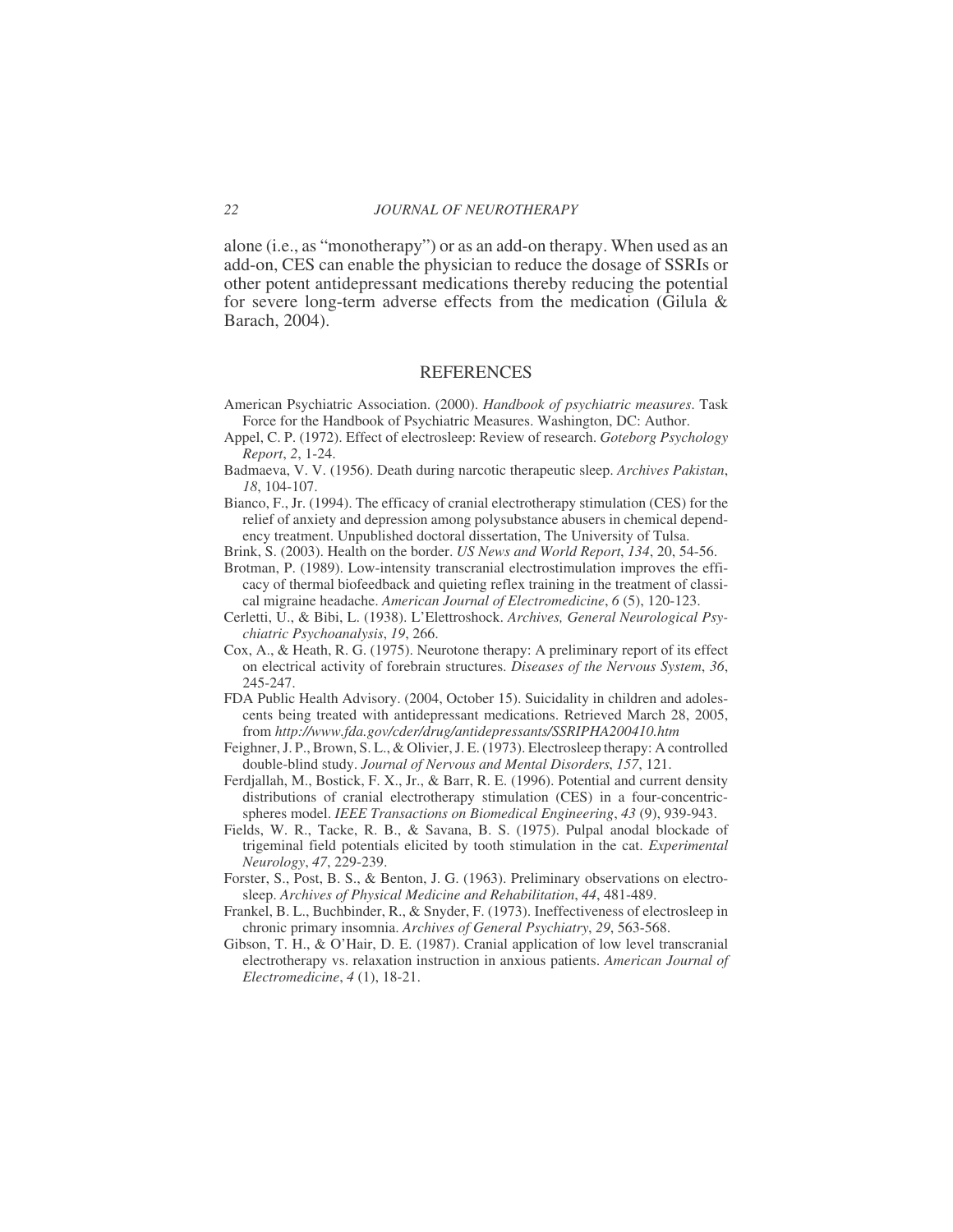- Gilula, M. F. (1978, November). Elektroson v kachestvye metoda vozgeystviya na soznaniye dlya sozdaniya aktivnoy relaksatzii [Electrosleep as a methodology for influencing consciousness to produce active relaxation]. (Translated by L. A. Zarakhovich) Presented at the P. K. Anokhin Institute of Normal Physiology, Academy of Medical Sciences, Moscow, USSR.
- Gilula, M. F., & Markovich, S. E. (1977). Holistic electrosleep: An electrophysiologic equivalent of meditation or deep muscular relaxation.*Neuroelectric News*, *6* (4), 7-18.
- Gilula, M. F., Markovich, S. E., & Beal, J. B. (1977, May). Electrophysiological aspects of the pain response; relating TNS to skin resistance and bioelectric impedance measurements. Paper presented at the Pain and Health Rehabilitation Institute conference, Chicago, IL.
- Gilula, M. F., & Barach, P. R. (2004). Cranial electrotherapy stimulation: A safe neuromedical treatment for anxiety, depression, or insomnia. *Southern Medical Journal*, *97* (12), 1269-1270.
- Gomez, E., & Mikhail, A. R. (1978). Treatment of methadone withdrawal with cerebral electrotherapy (electrosleep). *British Journal of Psychiatry*, *134*, 111-113.
- Heffernan, M. (1995). The effect of a single cranial electrotherapy stimulation on multiple stress measures. *The Townsend Letter for Doctors and Patients*, *147*, 60-64.
- Heffernan, M. (1996). Comparative effects of microcurrent stimulation on EEG spectrum and correlation dimension. *Integrative Physiological and Behavioral Science*, *31* (3), 202-209.
- Heffernan, M. (1997). The effect of variable microcurrents on EEG spectrum and pain control. *Canadian Journal of Clinical Medicine*, *4* (10), 4-11.
- Hozumi, S., Hori, H., Okawa, M., Hishikawa, Y., & Sato, K. (1996). Favorable effect of transcranial electrostimulation on behavior disorders in elderly patients with dementia: A double-blind study. *International Journal of Neuroscience*, *88*, 1-10.
- Itil, T., Gannon, P., Akpinar, S., & Hsu, W. (1971). Quantitative EEG analysis of electrosleep using frequency analyzer and digital computer methods. *Electroencephalography and Clinical Neurophysiology*, *31*, 294.
- Iwanovsky, A., & Dodge, C. H. (1968). Electrosleep and electroanesthesia–theory and clinical experience. *Foreign Science Bulletin*, *4* (2), 1-64.
- Jarzembski, W. B., Larson, S. J., & Sances, A. (1970). Evaluation of specific cerebral impedance and cerebral current density. *Annals of the New York Academy of Sciences*, *170*, 476-490.
- Kennerly, R. C. (2005). Clinical and quantitative EEG changes following cranial electrical stimulation. Doctoral dissertation, University of North Texas. In process.
- Khan, A., Khan, S., & Brown, W. A. (2002). Are placebo controls necessary to test new antidepressants and anxiolytics? *International Journal of Neuropsychopharmacology*, *5* (3), 193-197.
- Kirsch, D. L. (2002). *The science behind cranial electrotherapy stimulation*. Edmonton, Alberta: Medical Scope Publishing.
- Kirsch, D. L., & Smith, R. B. (2004). Cranial electrotherapy stimulation for anxiety, depression, insomnia, cognitive dysfunction, and pain. In Paul Rosch (Ed.), *Bioelectromagnetic medicine* (pp. 727-740). New York: Marcel Dekker, Inc.
- Kirsch, I., Moore, T. J., Scorboria, A., & Nicholls, S. S. (2002). The emperor's new drugs: An analysis of antidepressant medication data submitted to the FDA. *Pre-*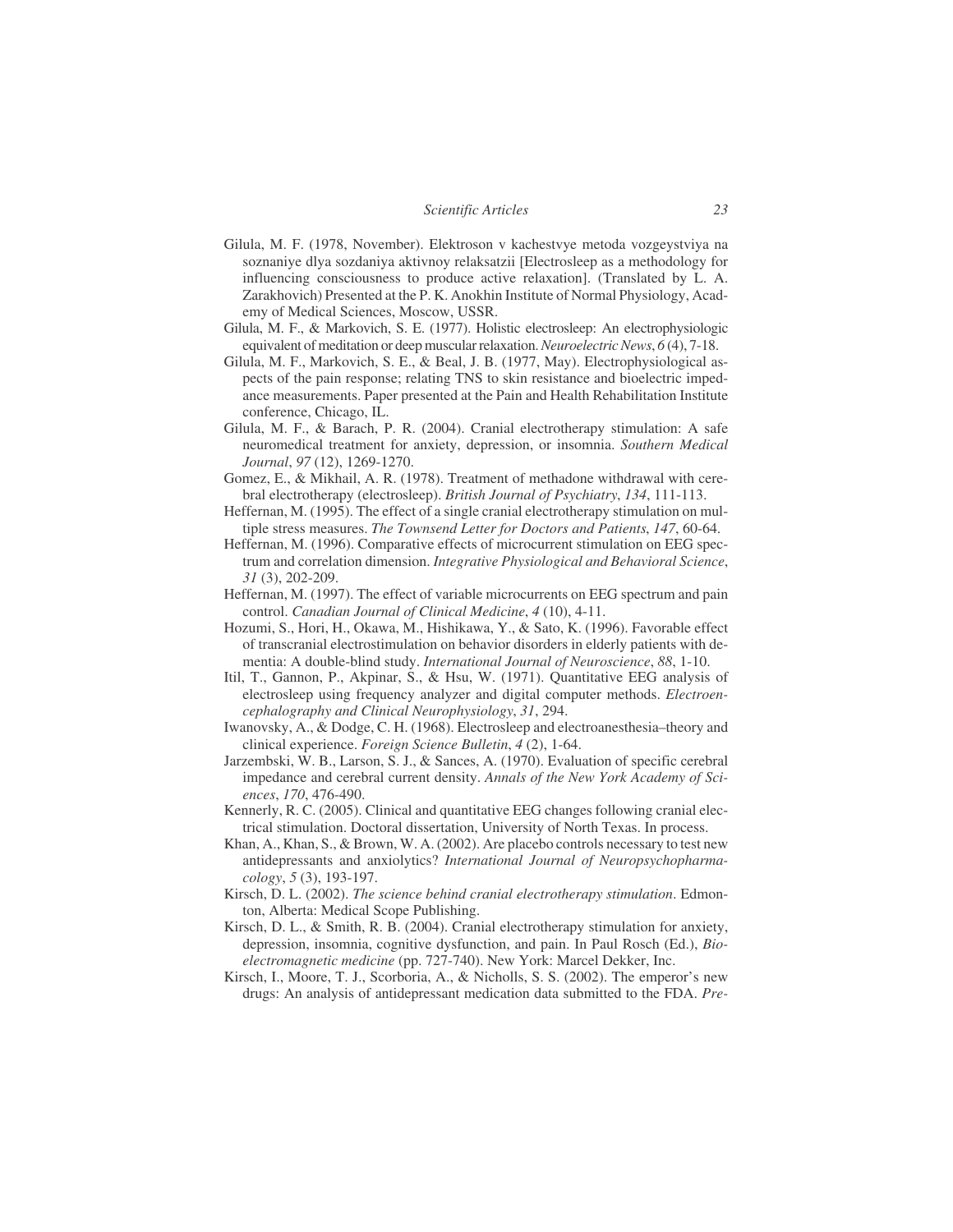*vention and Treatment*, *5*, 1-11. Available online at: www.journals.apa.org/prevention/volume5/pre0050023a.html

- Klawansky, S., Yeung, A., Berkey, C., Shah, N., Phan, H., & Chalmers, T. C. (1995). Meta-analysis of randomized controlled trials of cranial electrostimulation: Efficacy in treating selected psychological and physiological conditions. *Journal of Nervous and Mental Disease*, *183*, 478-485.
- Kotter, G. S., Henschel, E. O., Hogan, W. J., & Kalbfleisch, J. H. (1975). Inhibition of gastric acid secretion in man by the transcranial application of low intensity pulsed current. *Gastroenterology*, *69*, 359-363.
- Krupitsky, E. M., Burakov, G. B., & Karandashova, J. S. (1991). The administration of transcranial electric treatment for affective disturbances therapy in alcoholic patients. *Drug and Alcohol Dependence*, *27*, 1-6.
- Levitt, E. A., James, N., & Flavell, P. (1975). A clinical trial of electrosleep therapy with a psychiatric inpatient sample. *Australia and New Zealand Journal of Psychiatry*, *9*, 287-290.
- Levy, R. H., Mattson, R. H., Meldrum, B. S., & Perucca, E. (Eds.) (2002). Antiepileptic drugs (5th ed., p. 54). Philadelphia: Lippincott Williams & Wilkins.
- Lichtbroun, A. S., Raicer, M. C., & Smith, R. B. (2001). The treatment of fibromyalgia with cranial electrotherapy stimulation. *Journal of Clinical Rheumatology*, *7*, 72-78.
- Madden, R. E., & Kirsch, D. L. (1987). Low intensity transcranial electrostimulation improves human learning of a psychomotor task. *American Journal of Electromedicine*, *2* (2/3), 41-45.
- Marshall, A. G., & Izard, C. E. (1974). Cerebral electrotherapeutic treatment of depression. *Journal of Consulting and Clinical Psychology*, *42* (1), 93-97.
- Matteson, M. T., & Ivancevich, J. M. (1986). An exploratory investigation of CES as an employee stress management technique. *Journal of Health and Human Resource Administration*, *9*, 93-109.
- McKenzie, R. E., Rosenthal, S. H., & Driessner, J. S. (1976). Some psychophysiologic effects of electrical transcranial stimulation (electrosleep). In N. L. Wulfsohn & A. Sances (Eds.), *The nervous system and electric currents* (pp. 163-167). New York: Plenum.
- Melzack, R. (1975). Prolonged pain relief by brief, intense transcutaneous somatic stimulation. *Pain*, *1*, 373-375.
- Moore, J. A., Mellor, C. S, Standage, K. F., & Strong, H. (1975). A double-blind study of electrosleep for anxiety and insomnia. *Biological Psychiatry*, *10* (1), 59-63.
- National Research Council, Division of Medical Sciences (1974). *An evaluation of electroanesthesia and electrosleep*. FDA Contract 70-72, Task Order No. 20 (NTIS PB 241305), 1-54.
- Ng, L. K. Y., & Douthitt, T. (1975). Modification of morphine-withdrawal syndrome in rats following transauricular electrostimulation: An experimental paradigm for auricular electroacupuncture. *Biological Psychiatry*, *10*, 575-580.
- O'Connor, M. E., Bianco, F., & Nicholson, R. (1991, June). Meta-analysis of cranial electrostimulation in relation to the primary and secondary symptoms of substance withdrawal. Presented at the 12th annual meeting of the Bioelectromagnetics Society, Tulsa, OK.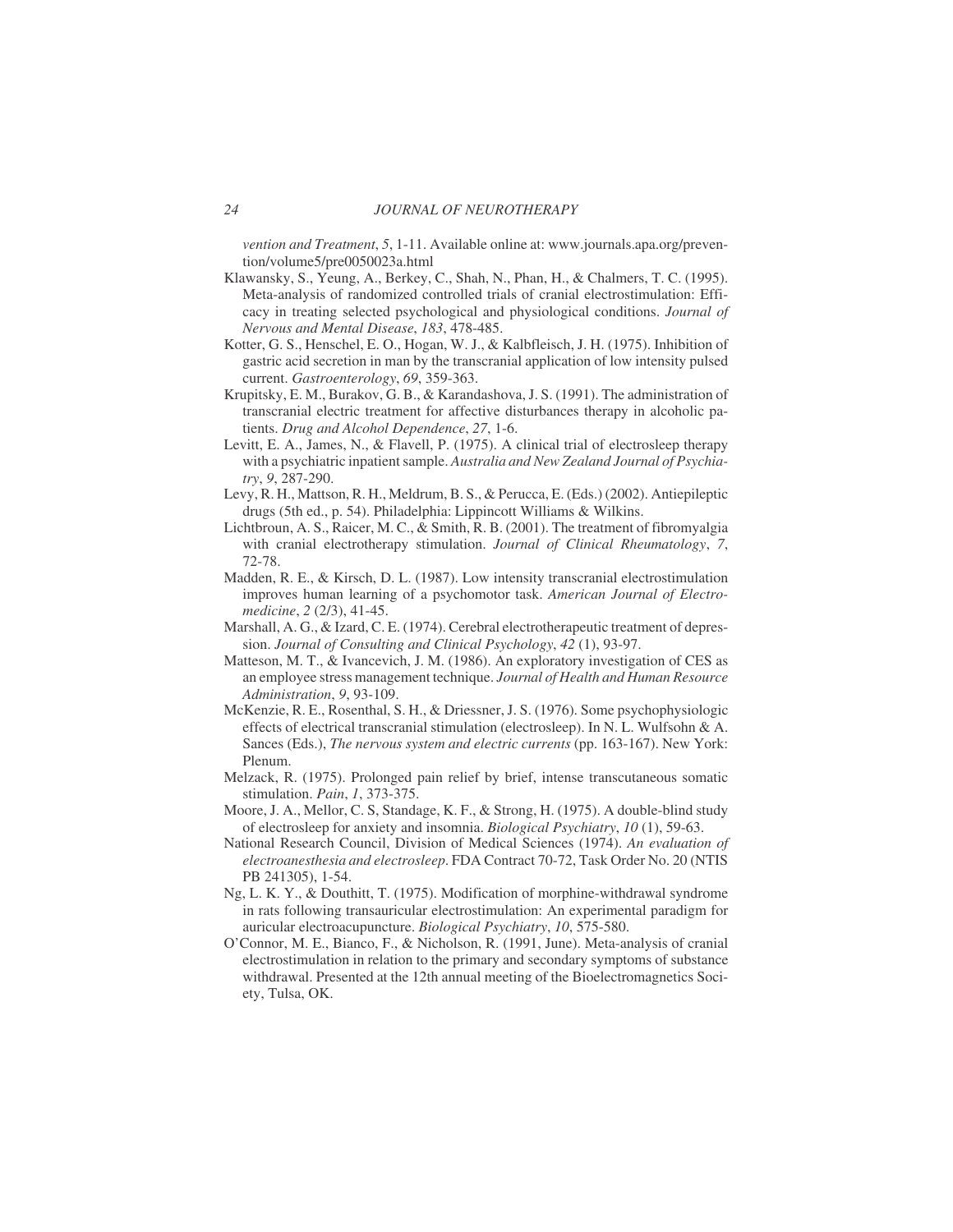- Overcash, S. J. (1999). A retrospective study to determine the effect of cranial electrotherapy stimulation (CES) on patients suffering from anxiety disorders. *American Journal of Electromedicine*, *16* (1), 49-51.
- Overcash, S. J., & Siebenthall, A. (1989). The effects of cranial electrotherapy stimulation and multisensory cognitive therapy on the personality and anxiety levels of substance abuse patients. *American Journal of Electromedicine*, *6* (2), 105-111.
- Passini, F. G., Watson, C. G., & Herder, J. (1976). The effects of cerebral electric therapy (electrosleep) on anxiety, depression, and hostility in psychiatric patients. *Journal of Nervous and Mental Disease*, *163* (4), 263-266.
- Pert, A., Dionne, R., & Ng, L. K. Y. (1981). Alterations in rat central nervous system endorphins following transauricular electroacupuncture. *Brain Research*, *224*, 83- 94.
- Philip, P., Demotes-Mainard, J., Bourgeois, M., & Vincent, J. D. (1991). Efficiency of transcranial electrostimulation on anxiety and insomnia symptoms during a washout period in depressed patients: A double-blind study. *Biological Psychiatry*, *29*, 451-456.
- *Physician's Desk Reference*. (2004). (58th ed.). Montvale, NJ: Thompson PDR.
- Pozos, R. S., Richardson, A. W., & Kaplan, H. M. (1971). Electroanesthesia: A proposed physiologic mechanism. In D. V. Reynolds & A. E. Sjoberg (Eds.), *Neuroelectric research* (pp. 110-113). Springfield, MO: Charles C. Thomas.
- Pozos, R. S., Strack, I. E., White, R. K., & Richardson, A. W. (1971). Electrosleep versus electroconvulsive therapy. In: D. V. Reynolds & A. E. Sjoberg (Eds.), *Neuroelectic research* (pp. 221-225). Springfield, MO: Charles C. Thomas.
- Richter, W. R., Zouhar, R. L., Tatsuno, J. (1972). Electron microscopy of the macaca mulatta brain after repeated applications of electric current. *Anesthesiology*, *36* (4), 374-377.
- Rosenthal, S. H. (1972). Electrosleep: A double-blind clinical study. *Biological Psychiatry*, *4*, 179-185.
- Rosenthal, S. H., & Wulfsohn, N. L. (1970a). Studies of electrosleep with active and simulated treatment. *Current Therapeutic Research*, *12* (3), 126-130.
- Rosenthal, S. H., & Wulfsohn, N. L. (1970b). Electrosleep: A preliminary communication. *Journal of Nervous and Mental Disease*, *151*, 146-151.
- Ryan, J. J., & Souheaver, G. T. (1977). The role of sleep in electrosleep therapy for anxiety. *Diseases of the Nervous System*, *38* (7), 515-517.
- Salar, G., & Job, I. (1981). Effect of transcutaneous electrotherapy on CSF β-endorphin content in patients without pain problems. *Pain*, *10*, 169-172.
- Schmitt, R., Capo, T., & Boyd, E. (1986). Cranial electrotherapy stimulation as a treatment for anxiety in chemically dependent persons. *Alcoholism: Clinical and Experimental Research*, *10* (2), 158-160.
- Schroeder, M. J., & Barr, R. E. (2001). Quantitative analyses of the electroencephalogram during cranial electrotherapy stimulation. *Clinical Neurophysiology*, *112* (11), 2075-2083.
- Shealy, C. N., Cady, R. K., Wilkie, R. G., Cox, R., Liss, S., & Clossen, W. (1989). Depression: A diagnostic, neurochemical profile and therapy with cranial electrical stimulation (CES). *Journal of Neurological and Orthopaedic Medicine and Surgery*, *10* (4), 319-321.